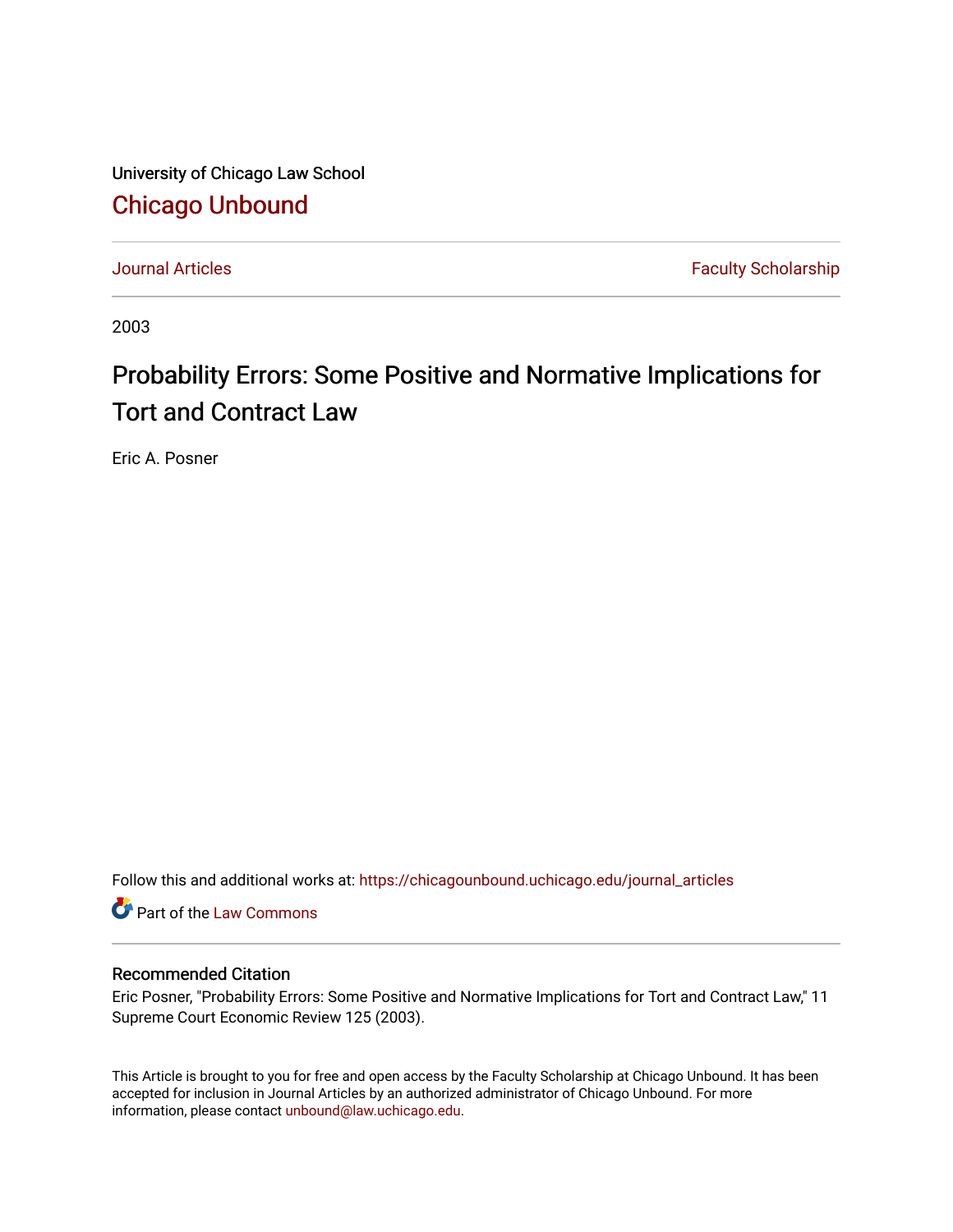## **Probability Errors: Some Positive and Normative Implications for Tort and Contract Law**

*Eric A. Posner\**

*This paper examines the effect of tort rules on behavior if people are optimistic or insensitive relative to true probabilities. The paper shows that under certain conditions both strict liability and negligence cause levels of care that are higher than, or equal to, what is efficient (rather than lower, which is the common assumption). The paper also shows that under certain conditions strict liability and negligence cause the same level of activity among optimists (more than is efficient). Other implications for tort law are discussed, as are the sensitivity of the results to the choice of how to model probability errors. Implications for contract law, and some normative issues, are also discussed.*

## **I. INTRODUCTION**

Evidence from experiments and empirical studies suggests that people make systematic errors when they estimate probabilities. The exact nature of these errors remains controversial, but two themes are that people discount low probability events, treating them as though they occur with a probability of zero, and that, more generally, people are insensitive to small differences between probabilities. The first bias might cause a homeowner to treat the probability of a remote event

**\*** Kirkland & Ellis Professor of Law, University of Chicago. Thanks to Oren Bar-Gill, Omri Ben-Shahar, Bill Landes, Doug Lichtman, Anup Malani, Francesco Parisi, John Pfaff, Steve Shavell, **Al** Sykes, David Weisbach, and participants in this conference and at a seminar at the University of Virginia Law School, for comments, and to The Sarah Scaife Foundation Fund and The Lynde and Harry Bradley Foundation Fund, for financial support.

© 2004 by the University of Chicago. All rights reserved. 0-226-64593-2/2004/0011-0003\$10.00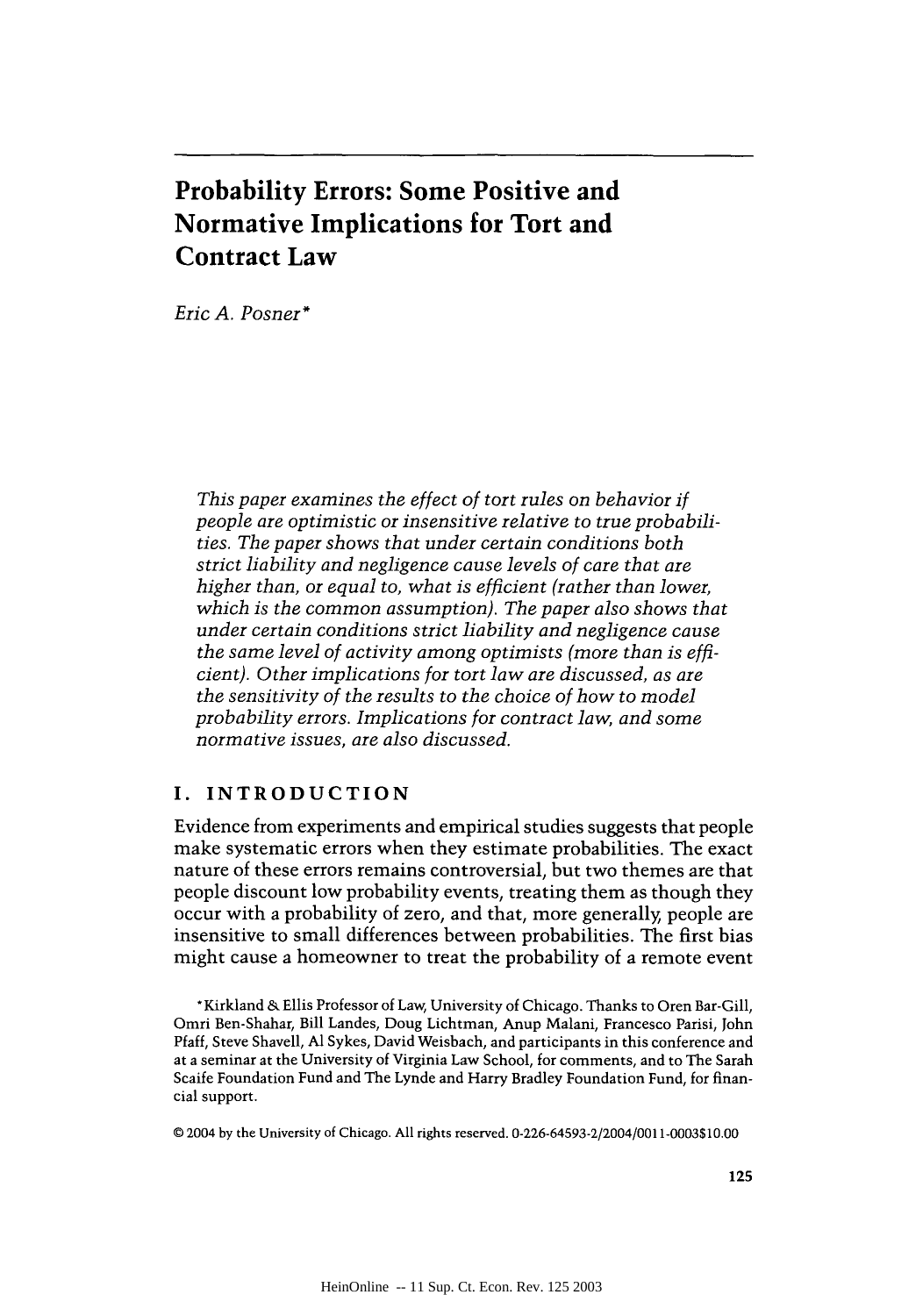like an earthquake as though it were equal to zero; the second bias might cause a person to divide potential accidents into a small number of categories-high, medium, and low. I will follow the literature and call the first problem one of "optimism," though, as we shall see, this term is imprecise; and I will call the second problem one of "insensitivity."'

Legal scholars think that optimism and probability insensitivity justify additional regulation because optimists will take too little care. If the driver of an automobile believes that the risk of an accident is zero, he will drive too quickly. But the truth turns out to be more complex. A person who discounts remote risks might take too much care, rather than too little. By increasing his level of care incrementally, the person can reduce his perceived probability of an accident non-incrementally, from some positive amount to zero. If the perceived reduction in expected accident costs exceeds the cost of the additional care, the person will use more care than is efficient, and this is true regardless whether the legal rule is strict liability or negligence.

This result holds as well for people who suffer from probability insensitivity. Even if they do not treat low probability events as though they would occur with probability of zero, they will enjoy large perceived benefits when they can take a small amount of additional care in order to move the risk of an accident from the "high" category to "medium," or "medium" to "low" The existence of discontinuities or inflexion points in probability functions plays havoc with intuitions about the relationship between the law and decisions about care level.

This paper explores these and other implications of optimism and insensitivity for the law.<sup>2</sup> Part I focuses on optimism and tort law. My other main result is that sufficiently optimistic agents engage in the same level of activity under strict liability and negligence; by contrast, rational agents engage in more activity under strict liability

**II** am aware that the evidence is ambiguous, that these phenomena might be sensitive to context and limited by offsetting biases or cognitive strategies, and so forth, but I set aside these questions for the purposes of analysis.

<sup>2</sup> The law and economics literature does address error and misperception, but in a different context. For discussions of error by courts, see Richard Craswell & John E. Calfee, *Deterrence and Uncertain Legal Standards,* 2 J L, Econ, & Org 279 (1986); Steven Shavell, *Economic Analysis of Accident Law* 79-83 (Harvard 1987); of misperceptions of the effect of care on expected liability, see Peter A. Diamond, *Single Activity Accidents,* 3 J Legal Stud **107** (1974); the use by courts of information about products that was not available to the producer, see Omri Ben-Shahar, *Should Procuts Liability Be Based on Hindsight?,* 14 J L, Econ, & Org 325 (1998); and relatedly, of the effect of judgment-proofness and causation requirements on incentives, see William M. Landes and Richard Posner, *The Economic Structure of Tort Law* (Harvard 1987). There is also a related literature on consumer protection and misperception; see Richard M. Hynes and Eric A. Posner, *The Law and Economics of Consumer Finance,* 4 Am L & Econ Rev 162 (2002), for a survey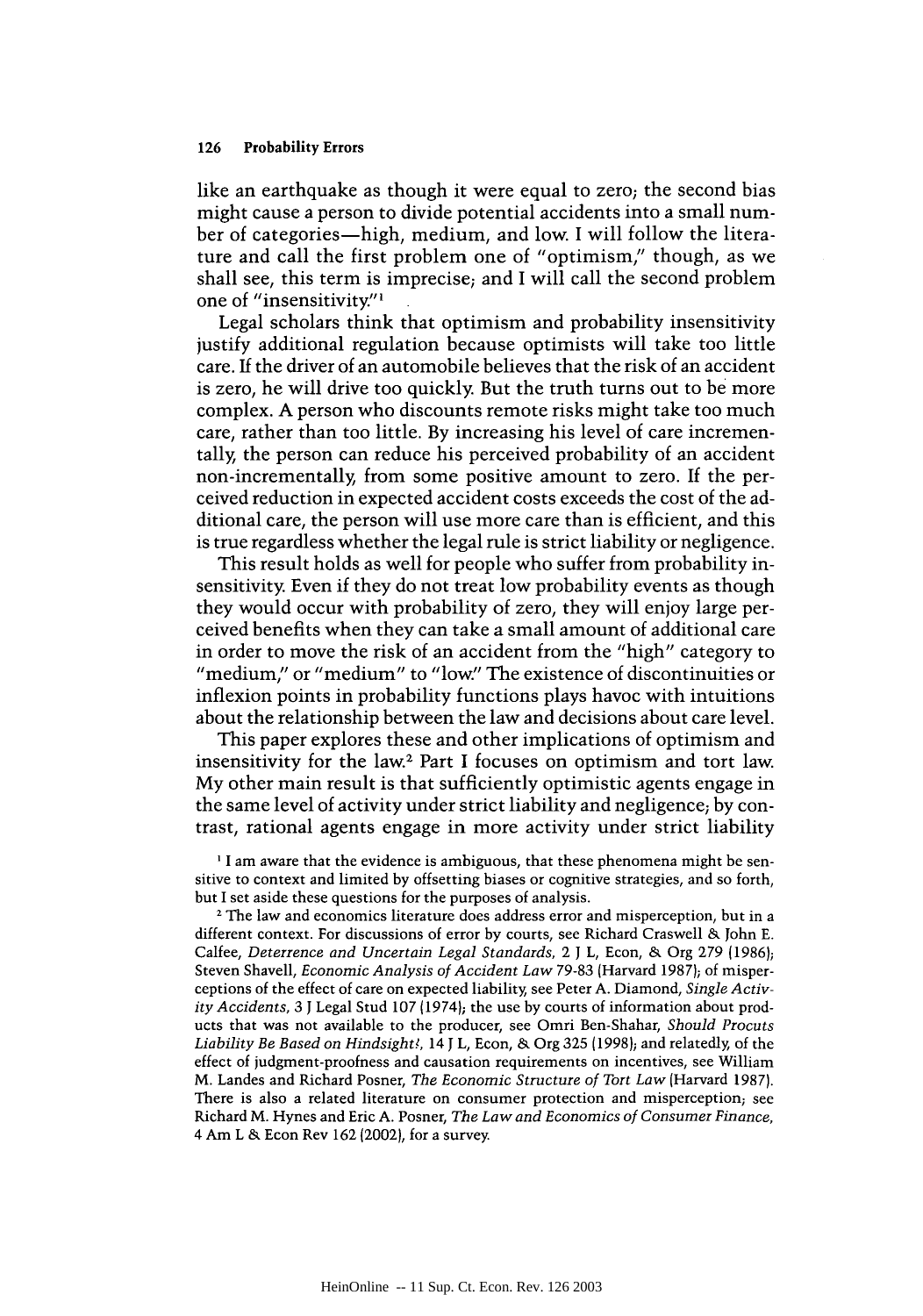than under negligence. The reason for this difference is that the optimistic agent under strict liability and the rational agent under negligence do not internalize accident costs when they take due care (or what they think is due care). I also discuss the difference between harm-sensitive and harm-insensitive optimism; the relationship between optimism and probability insensitivity; and the implications of optimism for bilateral accidents. Part II briefly discusses optimism and contract law, and Part III contains some general comments about the treatment of probability errors in normative law and economics.

## **II. PROBABILITY ERRORS AND TORT LAW**

## **A. Summary of Analysis**

Suppose that agents are rational except that they are optimistic about low probability accidents. When they engage in some behavior like driving, they know that their behavior creates a risk of harm. When choosing the level of care, agents know the actual probability of harm associated with each level of care when the probability is above some threshold; below that threshold the probability of harm, which is low but positive, is treated as though it were zero.

Intuition tells us that such an agent would take too little care, whether the tort regime is strict liability or negligence. The analysis will show that for sufficiently high levels of optimism, the agent might take too much or too little care. The effect that causes too little care is the discounting of harms: the agent underestimates expected liability for a high level of care, and so will take less care. The effect that causes too much care is that the agent can cause a (subjective, that is, error-driven) reduction of expected liability by taking a small amount of additional care. If the agent takes some level of care that causes a perceived positive probability of harm, and if a small additional amount of care would cause that probability to drop from the threshold amount to zero, then the agent will think that he is, in effect, taking a small extra precaution that will eliminate all potential liability. Which of the effects dominates depends on the relationship between the probability distribution, the level of harm, and the care function. Optimism could cause an agent to think that a bad event will not occur, or that a little extra care will have a dramatic effect on the probability of a bad event occurring.

In addition, for sufficiently low levels of optimism, the agent will take the optimal care, and this amount of care is invariant with respect to the amount of optimism below a threshold. The agent does not take too much care because the amount of care necessary to create zero perceived expected harm is greater than the sum of the cost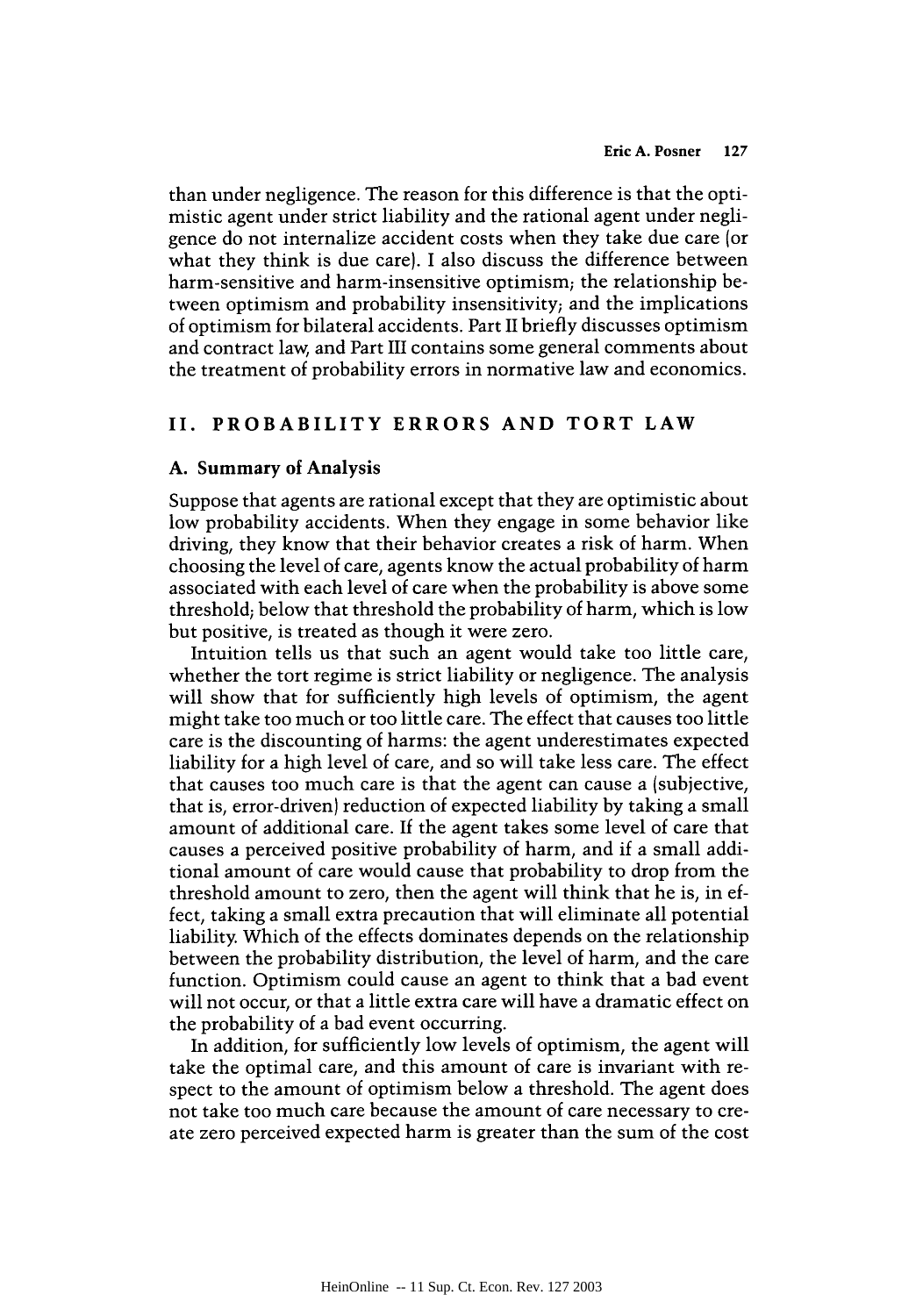of optimal care and the correctly perceived expected harm. The agent does not take too little care because at the optimal level of care an accident is risky enough to be accurately anticipated by the lowoptimism agent.

**A** well known result in the literature is that for unilateral accidents, strict liability and negligence have the same effect on care, but different effects on the level of activity. Strict liability causes the efficient level of activity; negligence causes too much activity. However, the difference between the two rules nearly disappears when the agent is optimistic. Both rules cause too much activity; indeed, unless the risk is sufficiently remote, the two rules cause the same level of inefficient activity. The reason is that under both regimes the optimistic agent will treat remote events as though they do not occur, and so the main difference between strict liability and negligencenamely, that under negligence the agent is not liable if he takes due care-disappears in the agent's mind.

Next, I show informally that the results can hold even under less extreme assumptions about probability misestimation. The factor that drives the results is not the possibility that people could treat certain probabilities as though they were zero, but the possibility that people have trouble thinking of probability distributions as smooth or continuous functions and divide lower and higher probability events into discrete groups.

Finally, **I** argue that for bilateral accidents the different effects of strict liability and negligence on rational individuals carry over to the case of optimism: both rules cause the injurer to take care but only negligence causes the victim to take care. However, under both rules the level of care taken by injurer and victim will not be optimal. As for activity level, the different effects of strict liability with contributory negligence, and negligence, on rational individuals do not carry over to the case of optimism. Strict liability with contributory negligence encourages rational victims but not rational injurers to engage in too much activity; negligence encourages rational injurers but not rational victims to engage in too much activity **By** contrast, the two rules have the same effect on optimistic injurers and victims, encouraging both groups to engage in too much activity.

## B. Analysis

## 1 Level of Care.

Let:  $x = level$  of care (normalized, so x is also the cost of care);  $p(x)$  be the probability of an accident, as a function of the level of care  $(p'|x)$  $(0, p''(x) > 0)$ ,  $h =$  harm. For illustrative purposes, we assume that  $p(x)$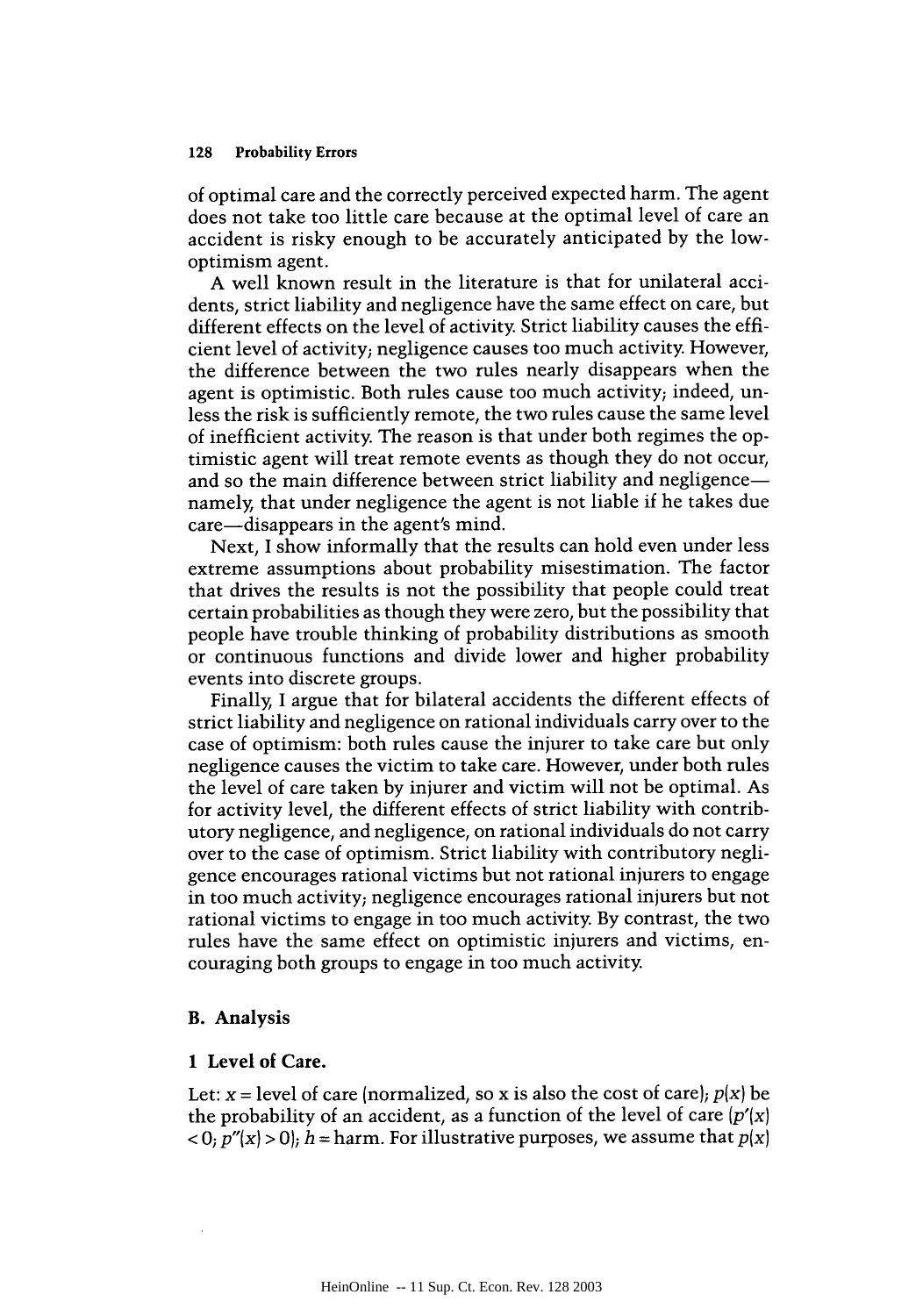

#### Figure **1.**

 $= x^{-2}$ . For simplicity harm is a constant: the agent controls only the probability of the harm occurring.

The total (that is, social) cost function,  $TC = x + x^{-2}h$ . The optimal level of care  $x^* = (2h)^{1/3}$ .

Strict liability will cause the agent to choose  $x^*$ ; negligence will cause the agent to choose x\* if (for example) the agent must pay *h* if  $x < x^*$ . Figure 1 illustrates these standard results.<sup>3</sup>

Now we want to ask what happens if the agent has an irrational probability function  $p^{i}(x)$ , where

 $p^{i}(x) = x^{-2}$  if  $p(x) > \bar{p}$ **=** 0 otherwise.

The value of *p* refers to the floor below which the probability of the accident is so small that the agent treats it as if it were 0.

Corresponding to  $\bar{p}$  is a level of care, x', which is the threshold between levels of care associated with accurate probability assessments and levels of care associated with optimistic probability assessment. To determine the value of  $x'$ , we must first make an additional assumption about whether the agent's optimism is sensitive to the level of harm or not. Consider the driver of an ordinary truck and the driver of a tanker truck filled with gasoline. One could imagine that each driver is equally insensitive to a low probability accident for a given level of care x, where  $p(x) < \bar{p}$ , but one could also imagine that the

**<sup>3</sup>**See John Prather Brown, *Toward an Economic Theory of Liability,* 2 J Legal Stud 323 (1973); Shavell, *Economic Analysis of Accident Law* (cited in note 2); Landes and Posner, *The Economic Structure of Tort Law* (cited in note 2).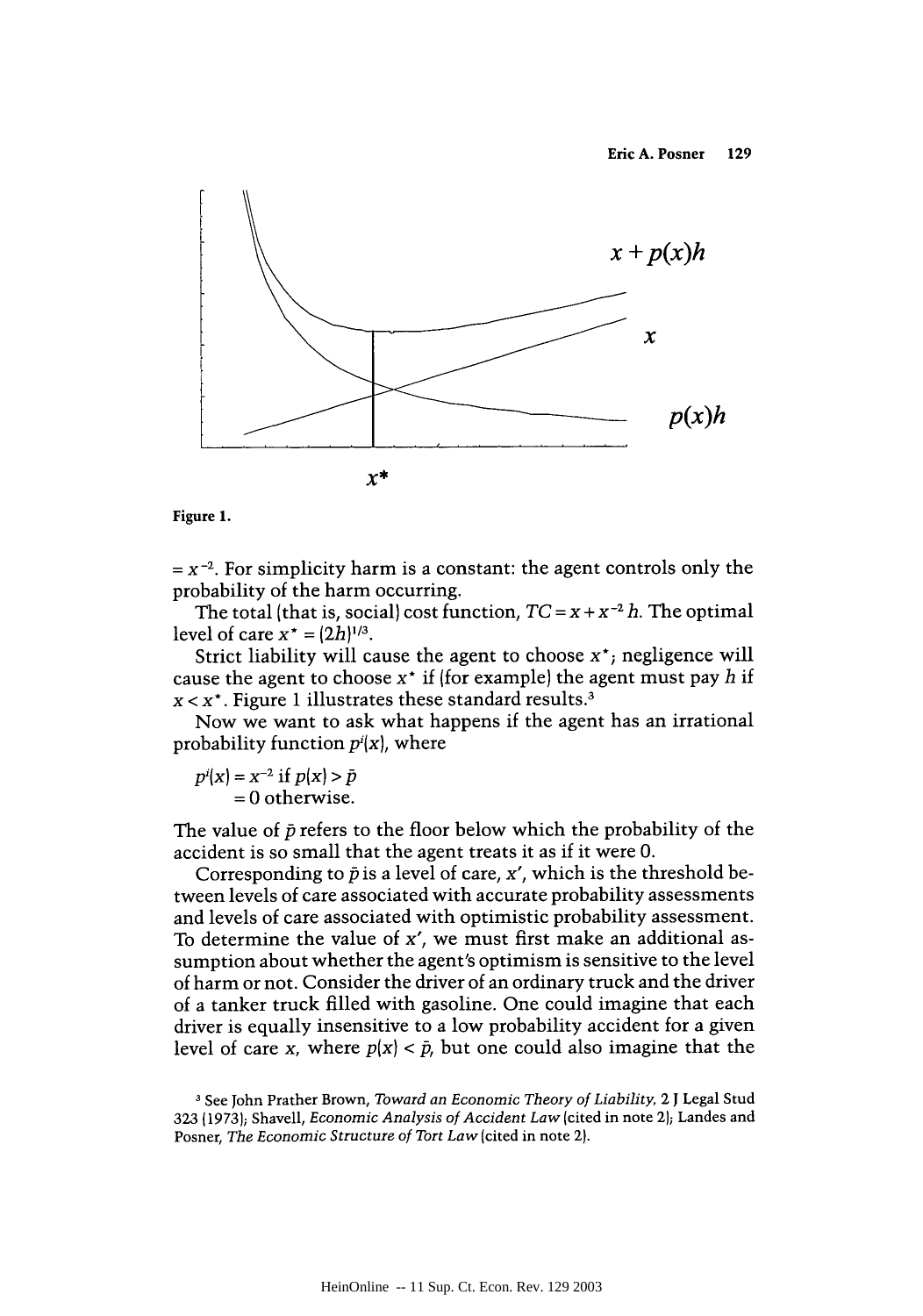driver of the tanker is *more* sensitive. In the first (harm-insensitive) case,  $p^{i}(x) = x^{-2}$  if  $p(x) > \bar{p}$ , so  $x' = (1/\bar{p})^{1/2}$ . In the second (harm-sensitive) case,  $p^{i}(x) = x^{-2}$  if  $p(x) > \bar{p}/h$ , so  $x' = (h/\bar{p})^{1/2}$ . I will assume that optimism is harm-sensitive, which seems more realistic, but will briefly discuss the harm-insensitive case in Section I.B.3.

The agent will minimize  $TC^i = x + p^i(x)h$ . There are two separate cases to consider. First, if  $\bar{p}$  is sufficiently low, and thus  $x'$  is sufficiently high, the agent will choose  $x^i = x^*$ . The reason is that the level of care necessary to reach x' is higher than the combined care and accident costs for x\*. Think of a driver who believes that he can reduce the probability of an injury to zero only by driving a Volvo but the ownership cost of a Volvo is greater than the joint cost of owning a Honda and expected liability from an accident. The driver will not buy the Volvo but will buy the Honda and take efficient care.

Second, if  $\bar{p}$  is not too low, and thus x' is not too high,  $x^i = x'$ . This is the case where the ownership cost of the Volvo, and thus the illusory sense of never being liable, is less than the combined ownership and expected accident costs of the Honda.

To find the dividing line between the two cases, one sets the cost of the "irrational" level of care that generates illusory expected zero liability (Volvo) equal to the joint care and accident costs for rational care (Honda):  $TC(x') = TC(x^*)$ . Because  $TC(x') = x'$  (the expected accident cost is zero), we have:  $x' = (h/\bar{p})^{1/2} = TC(x^*) = (3h)^{1/3} / 2^{2/3}$ . Simplifying:

$$
x^{i} = x^{*}
$$
 if  $\bar{p} \le 2^{4/3}h^{1/3} / 9 \approx 0.27 h^{1/3}$   
x' otherwise

If we limit ourselves to the second case, where  $x^i = x'$ , then we can ask whether x<sup>*i*</sup> is greater than or less than x<sup>\*</sup>. Setting  $x^i = x^*$ , we get  $\bar{p} =$  $h^{1/3}$  /  $2^{2/3} \approx 0.63$   $h^{1/3}$ . It turns out that it could be either.

If  $\bar{p} < 0.63 \; h^{1/3}$ , then  $x^i > x^*$ . If  $\bar{p} \ge 0.63 \; h^{1/3}$ , then  $x^i \le x^*$ 

Thus there are three regions:

In the first region, the probability threshold (where the agent treats the probability of the event as though it were zero) is so remote, that the agent would need to incur a lot of care in order to reach it. Because

| Low Optimism               | Moderate Optimism                        | High Optimism               |
|----------------------------|------------------------------------------|-----------------------------|
| $\bar{p} \le 0.27 h^{1/3}$ | 0. 27 $h^{1/3} < \bar{p} < 0.63 h^{1/3}$ | $0.63 h^{1/3} \leq \bar{D}$ |
| $x^i = x^*$                | $x' = x' > x^*$                          | $x^i = x' \leq x^*$         |
| Optimal Care               | Too Much Care                            | Too Little Care             |

Table 1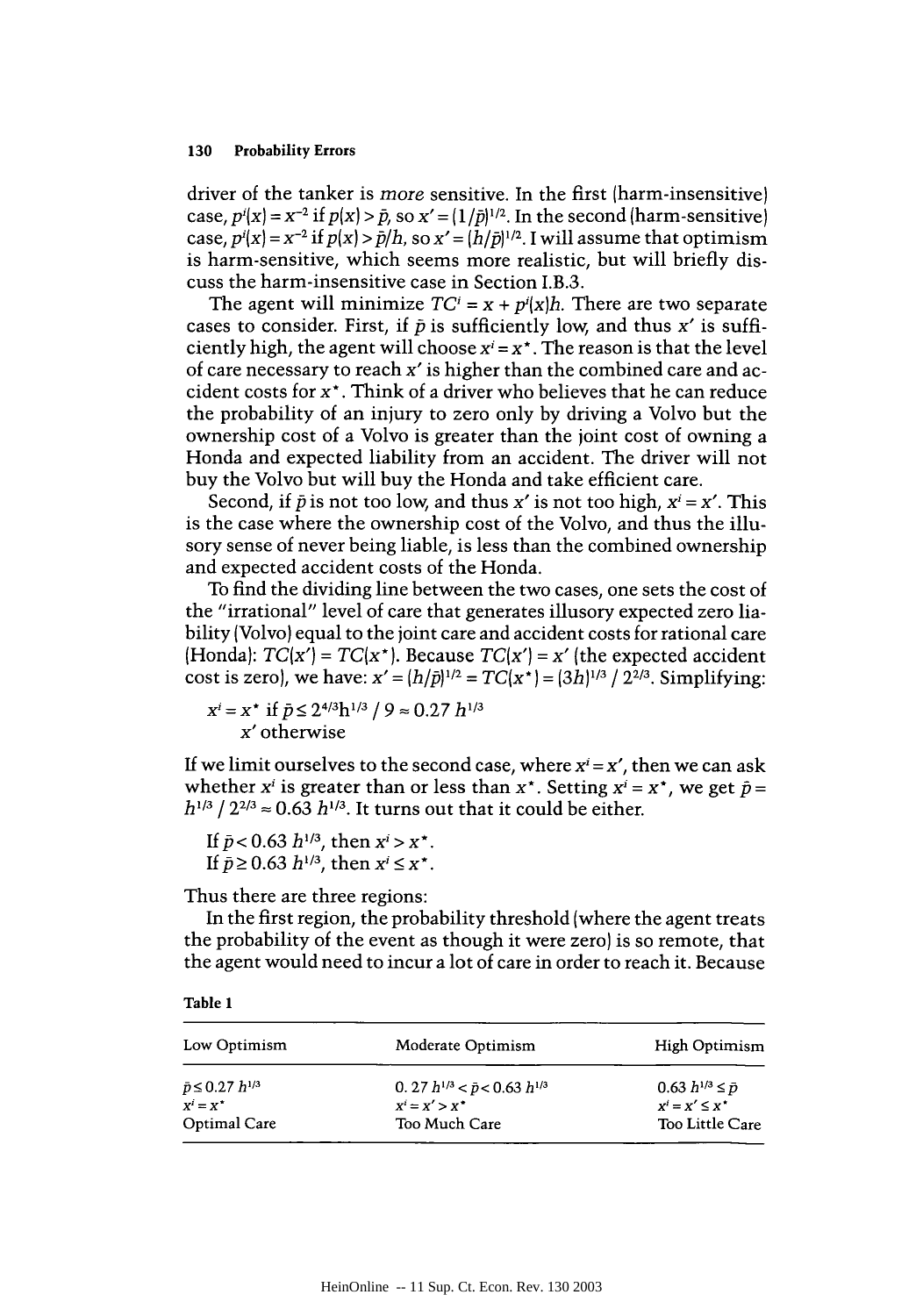

## **Figure 2.**

the cost of care is so high, the agent would prefer choosing the level of care that minimizes the "rational" total cost function. This is the example where the agent buys the Honda rather than the Volvo.

In the second region, the probability threshold is not so remote, so the agent finds it worthwhile to take extra care in order to reduce expected accident cost from a positive amount to an amount he perceives as 0. See Figure 2. The optimal level of care while driving is, let's suppose, a good night's sleep and driving during the day; but the agent thinks that if he does these things *and* buys antilock breaks he will never have an accident. He takes too much care because the extra precaution creates the illusory sense of no expected liability.

In the third region, an inefficiently low level of care is sufficient to reach the probability threshold, and the agent has no incentive to take additional care. See Figure 3. The agent thinks that a good night's sleep is sufficient to reduce the probability of an accident to zero; therefore, he does not bother confining his driving to the day.

Figure 4 shows care as a function of optimism. For low levels of optimism, care is  $x^*$ . Above  $\bar{p} = 0.27 h^{1/3}$ , care is a declining function of optimism.

*Negligence.* We have assumed strict liability, but what about negligence? If the agent assumes that courts will set the level of due care at **xi** rather than x\*, then the results remain the same. The agent will take too little care or too much care, depending on  $\bar{p}$  and *h*. Thus, the agent has the same care incentives under strict liability and negligence.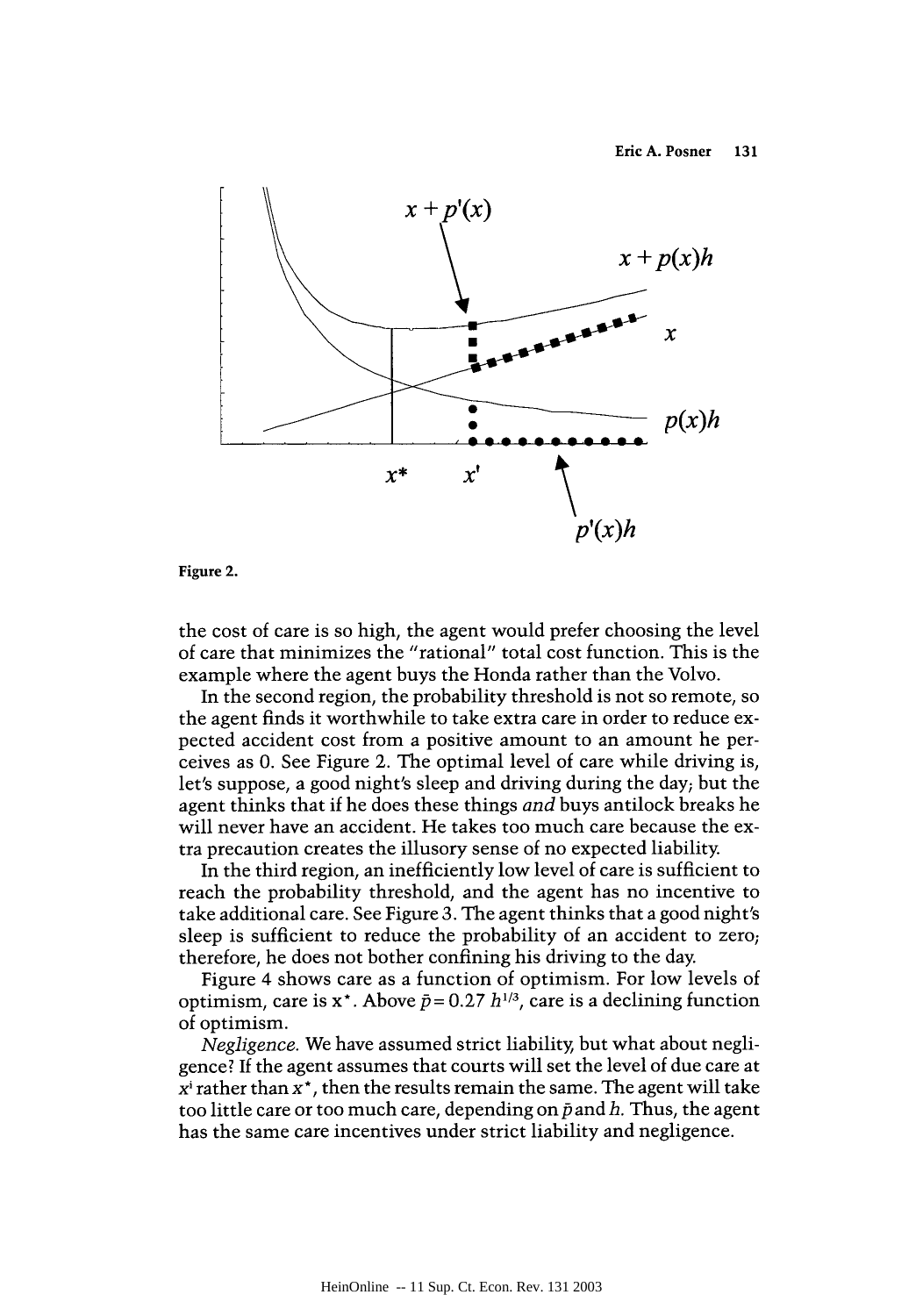

**Figure 3.**



**Figure 4.**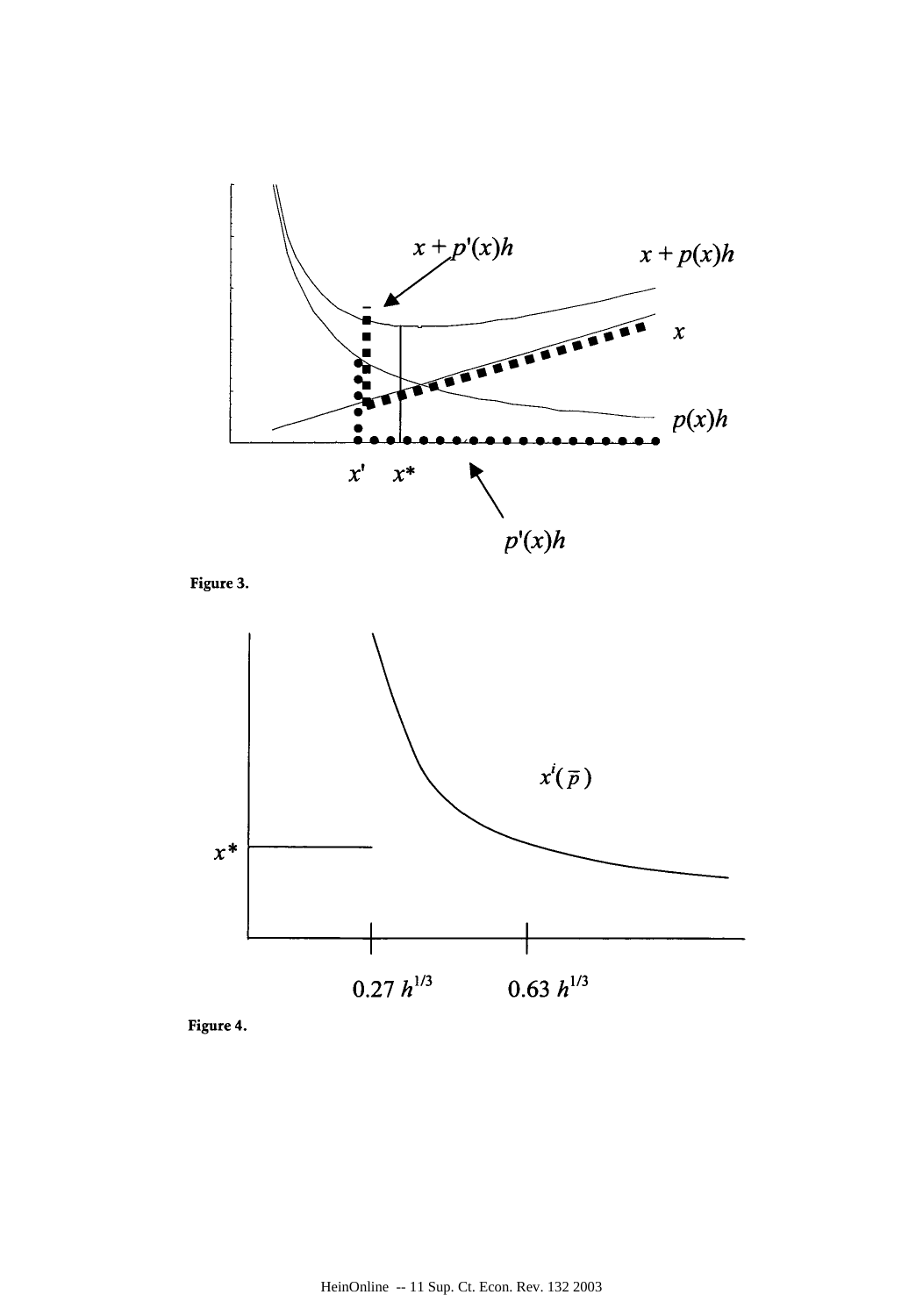But there is another possibility. If the agent believes that the court (irrationally!) will insist on setting the due care level at x\*, then the agent's behavior under negligence and strict liability will differ but only in the midlevel optimism case. In the latter case, the agent will prefer to incur the cost of optimal care x\*, rather than too much care,  $x'$ , because  $x' < x'$ . Under negligence, the agent does not bear expected accident costs if he takes level of care  $x^*$ , so he gains nothing by increasing the level of care to x'.

## 2. Activity Level.

Now suppose that the agent can choose his level of activity Let *s* = level of activity, and *u(s)* equal the agent's level of utility from engaging in a certain level of activity  $|u'(s) > 0$ ,  $u''(s) < 0$ . Then the utility function is:  $u(s) - sx - sp(x)h = u(s) - s(x + p(x)h)$ . The agent maximizes utility by minimizing the value of the negative expression, which means choosing optimal care  $x^*$ ; and then by choosing an activity level *s\** that maximizes utility given the per-unit joint cost of care and expected liability.4

Using our earlier probability function,  $p(x) = x^{-2}$ , it follows that utility is maximized if  $x^* = (2h)^{1/3}$  (minimizing the negative expression) and if *s*<sup>\*</sup> is such that  $u'(s) = (2h)^{1/3} + ((2h)^{1/3})^{-2}h = (3h)^{1/3} / 2^{2/3}$ 

Now let us look at the agent's incentives if he uses optimistic probability estimates.

*Strict Liability.* The agent will choose *s* and x to maximize *u(s, x)* <sup>=</sup>  $u(s) - sx - sp'(x)h$ . Recall that if  $\bar{p}$  is low enough, the agent will choose  $x^{i} = x^{*}$ . Otherwise, the agent will choose  $x^{i} = x'$ . Let us consider the two cases separately.

In the first case, where the agent chooses  $x^i = x^*$ , the agent internalizes the expected harm, and thus acts the same as the rational agent. Thus, he chooses  $s^i = s^*$ .

In the second case, where the agent chooses  $x^i = x'$ , the agent's utility function is, in effect,  $u(s) - sx^i$ . The reason is that at  $x^i = x'$ , the agent treats the probability of the accident, and thus the expected accident cost, as though it were zero. Thus the agent will choose *si* such that  $u'(s) = x^i = x' = (h/\bar{p})^{1/2}$ . Intuitively, the agent will choose  $s^i \geq s^*$ , because the only internalized cost of his activity is the level of care, and not the expected accident cost.

*Proof.* In the second case the agent chooses  $x^i = x^i$  because he has more than low optimism:  $\bar{p} \geq 0.27 h^{1/3}$ . Manipulating the inequality, we get  $(h/\bar{p})^{1/2} \leq (3h)^{1/3} / 2^{2/3}$ . The left side of the inequality is  $u'(s')$ , and

**I** Shavell, *Economic Analysis of Accident Law* at 41 (cited in note 2).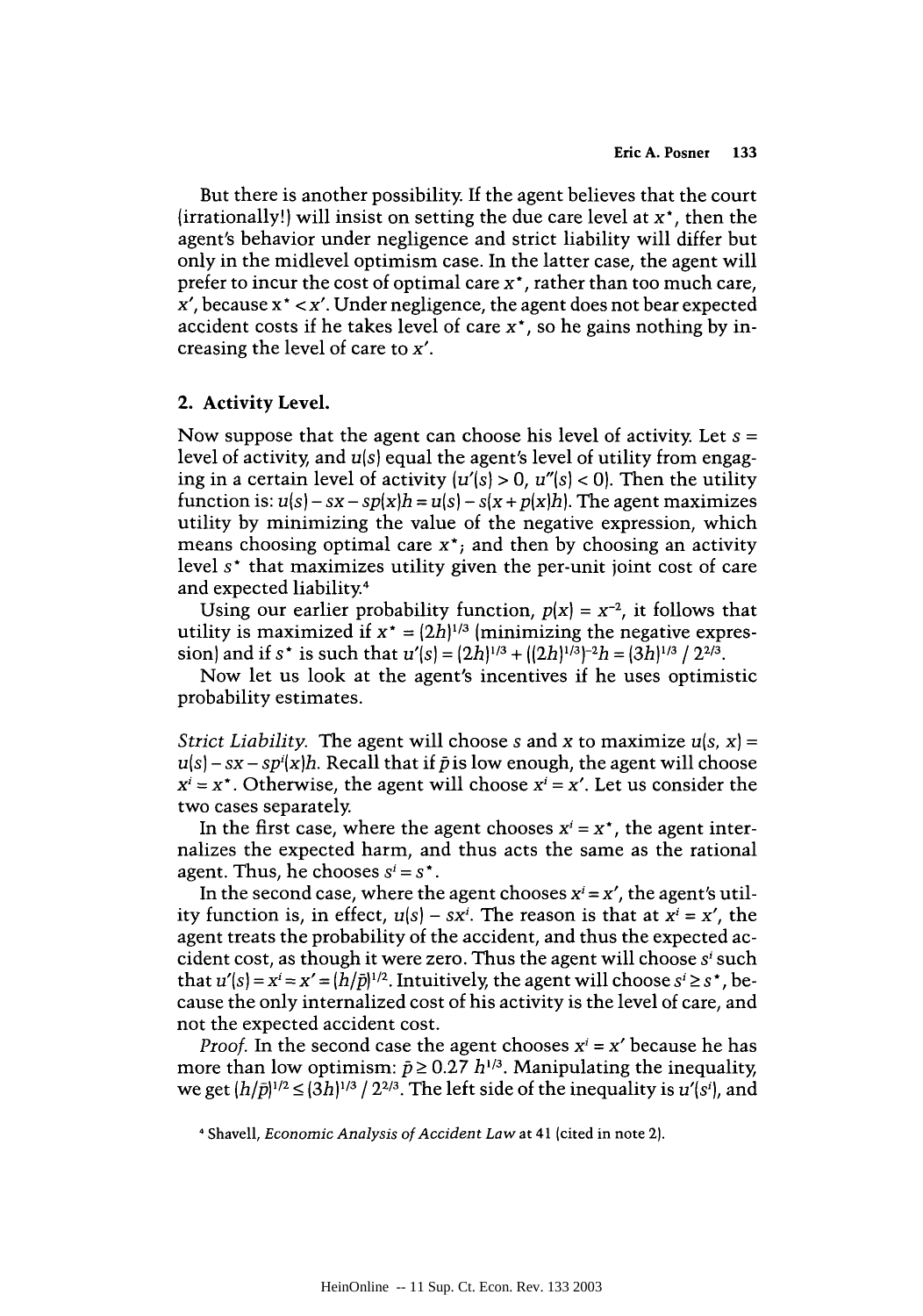the right side is  $u'(s^*)$ , as we saw above. Thus  $u'(s^*) \le u'(s^*)$ . Because  $u''(s) < 0, s' \geq s^*$ .

This shows that the optimistic agent will engage in too much activity as long as *pis* not too low. The reason is that he will simply not take account of some of the cost (low probability harms) that he inflicts on others. For arbitrarily low values of  $\bar{p}$ , the agent will engage in the optimal level of activity. Thus, for a sufficiently broad distribution of *p,* strict liability results in too much activity.

*Negligence.* Under negligence, the rational agent will choose *s* and x to maximize  $u(s) - sx$ . Thus, he will choose  $s^*$  to maximize  $u'(s) - x^*$ . Because the agent does not internalize the expected cost of accidents if he takes due care, he will engage in too much activity.<sup>5</sup>

The optimistic agent will choose *s* and *x* to maximize  $u(s) - sx^i$ . where, as before, we assume that the agent believes that the court will apply  $x^i$  as the standard of care. In the low optimism case, where  $x^i = x^*$ , the agent will act the same as the rational agent and choose  $s^i = s^*$ .

In the second case, where  $x^i = x'$ , the agent will choose  $s^i$  to maximize  $u(s) - \bar{p}^{-1/2}$ . Thus, the agent will choose the same high level of activity as under strict liability.<sup>6</sup>

We can summarize the results as follows. (1) When the agent is sufficiently optimistic, strict liability and negligence will have the same effect on activity. When the agent's optimism is at a low level, strict liability produces efficient activity and negligence produces too much activity, just as they do for the rational agent. (2) Under strict liability and negligence, the sufficiently optimistic agent might engage in too much care as well as too little care  $(x<sup>i</sup>$  could be greater, less than, or equal to  $x^*$ , and he will engage in too much activity  $(s^i > s^*)$ . The point is that if the agent treats low probability events as though they will not occur, he will (usually) act like a rational agent under a negligence regime, where no liability is attached to careful behavior that causes expected harms.

#### **3. Level of Harm.**

It is clear from Table 1 that the level of harm will affect the chances that the agent will take the optimal level of care, or too much or too little. As harm increases, the agent is more likely to take the optimal level of care; more likely to take too much care; and less likely to take too little care. It is worth mentioning that one would get a different result if one assumed harm-insensitive optimism. The analogous table is:

#### s Id.

**<sup>6</sup>**This assumes that the agent believes the court will choose x' as due care; if not the moderate optimism case becomes the same as the low optimism case, as explained above.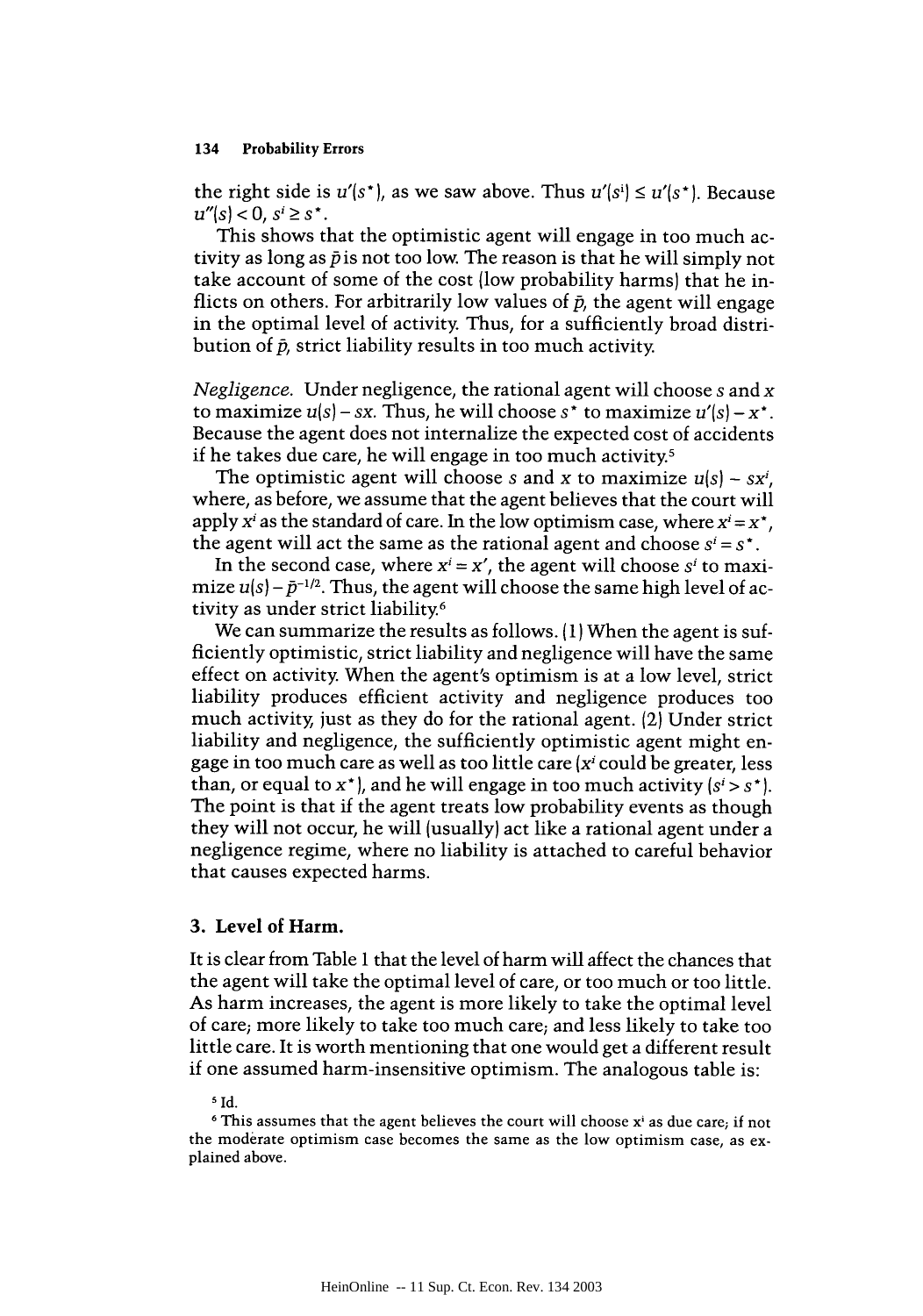| Low Optimism                                | Moderate Optimism                                              | High Optimism                                       |
|---------------------------------------------|----------------------------------------------------------------|-----------------------------------------------------|
| $\bar{p} \leq 0.27 h^{-2/3}$<br>$x^i = x^*$ | 0. 27 $h^{-2/3} < \bar{p} < 0.63 h^{-2/3}$<br>$x^i = x' > x^*$ | $0.63 h^{-2/3} \leq \bar{p}$<br>$x^i = x' \leq x^*$ |
| Optimal Care                                | Too Much Care                                                  | Too Little Care                                     |

#### Table 2

Now, as harm increases, the agent is less likely to take the optimal level of care; more likely to take too much care; and more likely to take too little care.

The optimal level of care increases with harm. The harm-insensitive optimist will not internalize the increase in harm, while the harmsensitive optimist will internalize it partially. This is why an increase in harm will cause the harm-sensitive optimist to act more efficiently than the harm-insensitive optimist.

Figure 5 shows care as a function of harm. The curve labeled *x\*(h)* depicts optimal care rising at a declining rate with the level of harm. The curve labeled *x'(h)* depicts irrational care. Note that it matches *x\* (h)* at high levels of harm; otherwise it is too low or too high except when the curves cross. The curve labeled  $x^{ii}(h)$  shows harm-insensitive care, which of course is a horizontal line, invariant with respect to *h,* except at high levels of harm.

Figure 5 also shows how courts, in theory, could adjust awards in order to give efficient incentives to optimists. Focusing on the harm-sensitive case (the court can't affect the behavior of the harminsensitive agent except at high levels of harm), where the level of harm is roughly in the middle of the x-axis, the court could provide



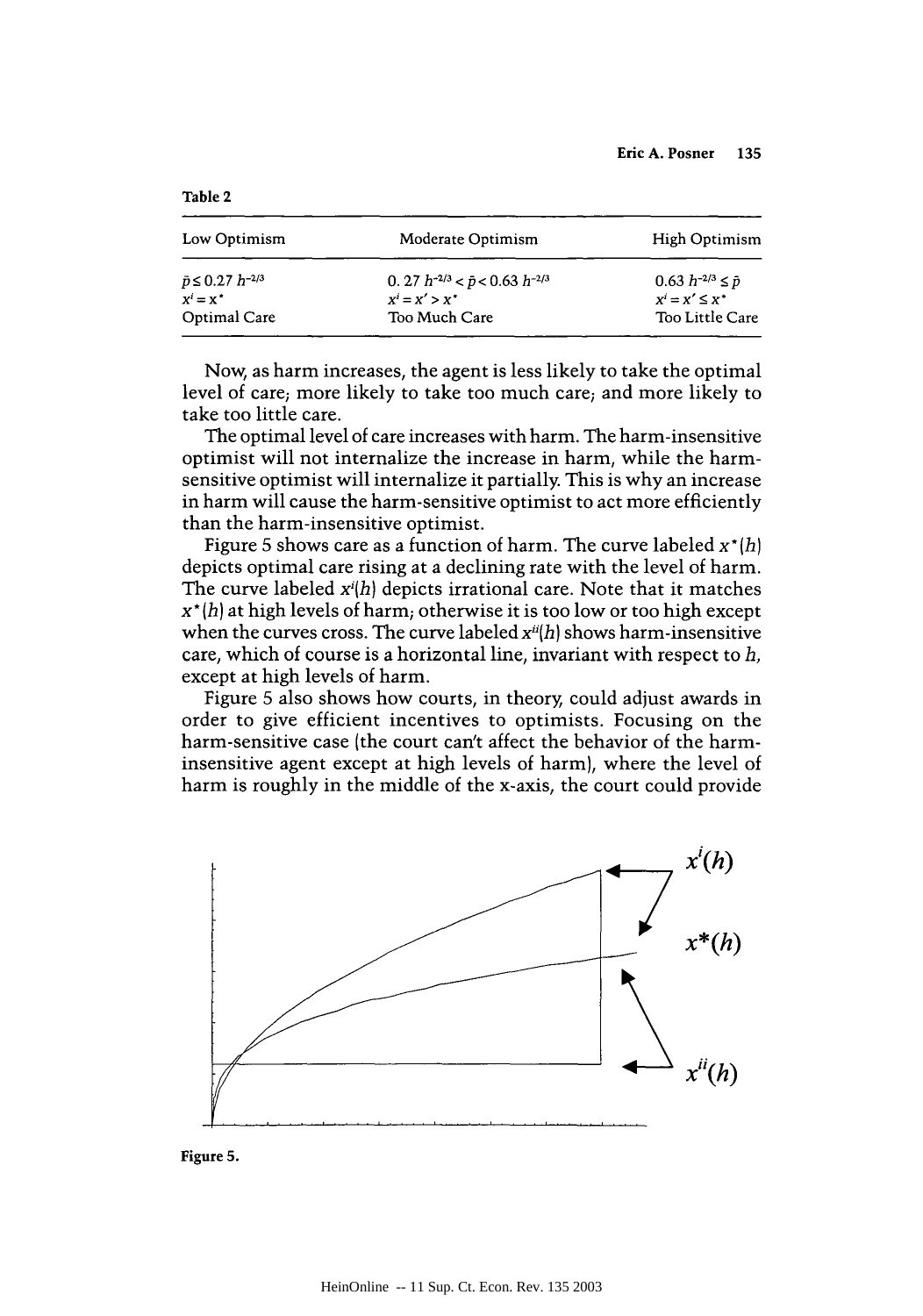efficient incentives either by reducing the award or by increasing the award. If the award is reduced, the agent will take a level of care that is optimal for a rational agent but below optimal for the optimist. If the award is increased enough, the agent will be thrust into the region of the midlevel optimist, and act as though he were rational. This result holds in the region of midlevel optimism (where *x'(h)* and *x\*(h)* cross on the left, and join on the right). At a higher level of optimism, the court should increase the award; at a lower level of optimism, the court does not need to adjust the award.

## **4. Generality: Alternative Probability Distributions.**

One objection to the analysis so far is that the assumed probability distribution (or class of probability distributions) is implausible. It does not seem likely that when a person drives a car, he accurately estimates the probability of an accident as long as he takes little care, but then when his care exceeds a threshold, he then inaccurately thinks that the probability of an accident is zero. Indeed, the evidence for optimism is mixed, and other evidence suggests that in some settings people overestimate the probability of a small harm.

However, my results do not depend on people believing that low probabilities are zero or even that they optimistically underestimate probabilities. My results can hold even if people are pessimistic, and overestimate the probability of a small harm. The necessary assumption is only that people are insufficiently sensitive to probabilities.

One might think, for example, that the agent's subjective probability could be a step function. The agent thinks that for a range of lower care behavior the probability of an accident is the same high number; for a range of medium care behavior the probability of an accident is the same middle number; and for a range of low care behavior the probability of an accident is low, though not necessarily zero. It remains the case that the agent could take too much or too little care. Too little care is easy to understand; too much care will occur as long as the perceived drop in probability occurs soon enough after the optimal level of care, that the decline in expected accident liability is greater than the increase in the cost of care. Thus, the result does not depend on a discontinuous probability function, just on the function having at least one inflection point and a sufficiently steep slope soon after the optimal level of care. Nor does the result depend on optimism; the tail of the step function (for example) could be higher than the tail of *p(x).*

One other possibility is that people are optimistic, but that the optimism does not affect the slope of the objective probability function. Formally,  $p^{i'}(x) = p'(x)$  and  $p^{i'}(x) < p(x)$  for all x. If  $p(x)$  is a linear func-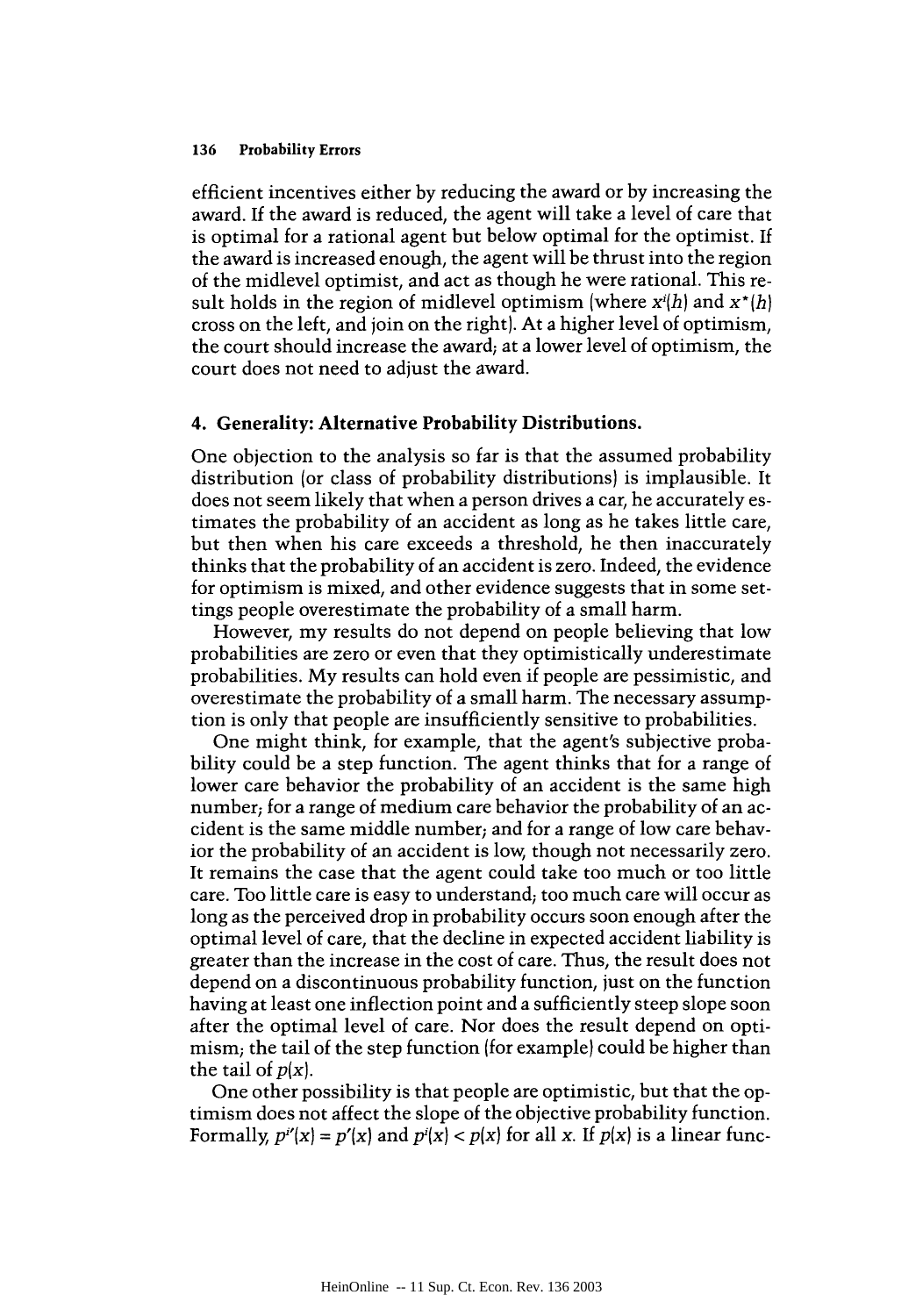tion, for example, then  $p^{i}(x)$  would be just a parallel line that is below  $p(x)$ . This assumption might seem to be the most natural, but it is inconsistent with the literature, which suggests that people are more likely to be wrong about low probability events than about high probability events. But even if we accepted this assumption, it has an interesting and unintuitive result, namely, that the agent would take the optimal level of care (neither too much nor too little) under both strict liability and negligence. The reason is that the marginal benefit of care remains the same if the slope does not change. Thus, the current tort system provides the correct incentives for care (although not for activity level) even if agents are optimistic.

## **5. Bilateral Accidents.**

Suppose that the victim as well as the injurer can reduce the probability of an accident **by** taking care; thus *p(x,* **y).** If both agents estimate probabilities correctly, then strict liability produces less efficient levels of care than negligence does. Both rules cause the injurer to take optimal care; but full compensation under strict liability gives the victim no incentive to take care. Negligence, **by** contrast, makes the victim bear the cost of his own carelessness when the injurer takes due care but the accident occurs anyway.<sup>7</sup>

Now suppose that both parties are optimistic. As we saw before, the injurer will take the same level of care under both rules. Putting aside for the moment the level of care, the first thing to see is that the effect of the two rules on the victim remains the same: the victim will have no incentive to take care under strict liability, and will have such an incentive under negligence. Now returning to the question of level of care, the injurer could take too much or too little care; the victim under the negligence regime will also take too much or too little care, both because the victim himself is optimistic, and because the victim's choice will be affected **by** the inefficient level of care chosen **by** the injurer.'

As to the question of activity level, for rational agents strict liability with a defense of contributory negligence causes victims to engage in too much activity; negligence causes injurers to engage in too much activity.<sup>9</sup> For sufficiently (midlevel or high level) optimistic

<sup>8</sup> There are interesting variations that one could consider: suppose that victims are rational and mistakenly think that the injurer will choose  $x^*$  rather than  $x^i$  Or that the victims are rational but understand that injurers will choose  $x<sup>i</sup>$ . One could also assume that the injurer is rational but the victim is optimistic, and so on.

**9** Shavell, *Economic Analysis of Accident Law* (cited in note 2).

**<sup>7</sup>** See Brown, 2 J Legal Stud (cited note 3); Shavell, *Economic Analysis of Accident Law* (cited in note 2); Landes and Posner, *The Economic Structure of Tort Law* (cited in note 2).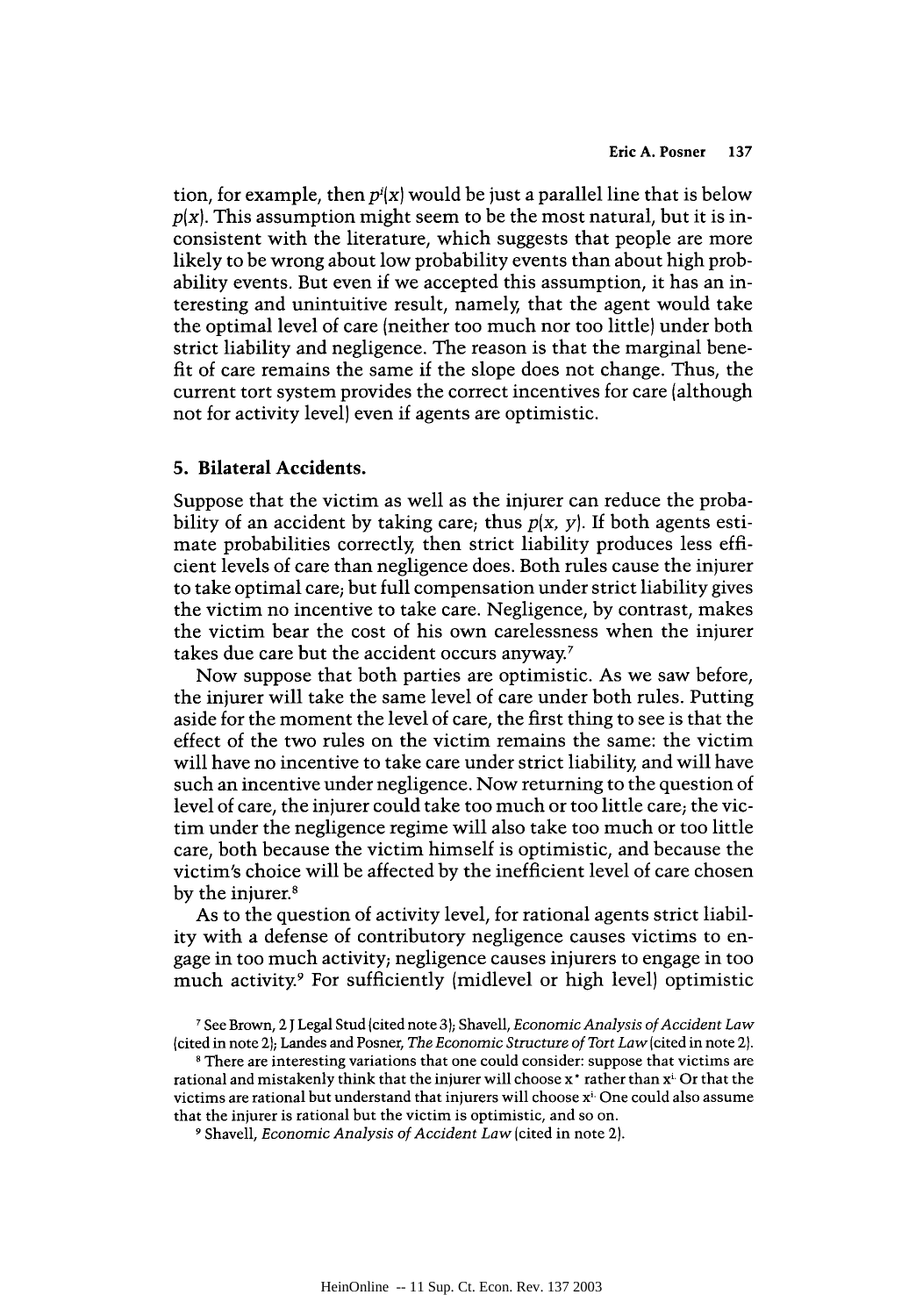agents, under both rules victims and injurers will engage in too much activity. For strict liability with contributory negligence, the injurer will act as though he were governed by a negligence rule and not internalize accident costs above  $x<sup>i</sup>$ . For negligence, the victim will act as though he will not incur accident costs above  $y^i$ . Thus, the two rules have the same behavioral effects, and the choice between the rules no longer matters.

#### **C. Insurance and Redistribution**

The argument so far illustrates some of the complex implications of probability estimation error for care and activity level. Here, I will briefly point out its implications for insurance and redistribution, focusing on optimism.

If people underestimate low probability events, they will buy too little insurance. But if they are optimistic, they might take too much, rather than too little, care. For example, rather than putting in too few smoke detectors because he is heavily insured, a homeowner might put in too many smoke detectors in order to reduce his perceived probability of a serious fire to zero. An insured optimist, then, might face less risk of fire than an insured person who is rational.

Jolls argues in a different context that optimism can justify redistributing wealth through the tort system. 10 Because people underestimate low probability events, redistributive tort awards will distort neither their care nor their labor/leisure choice, and so will have a less negative effect than high taxes, which people can anticipate more easily and which distort their labor/leisure choice. In terms of the model, Jolls argues that the award should be  $h + t$ , where t is the transfer, when the defendant is wealthy.

The problem is that increasing the award from  $h$  to  $h + t$  will distort behavior. To see why, look at Figure 5, and imagine that *h* is the midpoint of the x-axis. The optimist's level of care,  $x^{i}(h)$  is already too high, and  $x^{i}(h + t)$  would be even worse. The court could produce optimal care by *reducing* the award by some amount *r,* such that  $x^{i}(h - r) = x^{*}(h)$ . Although there are cases where a positive transfer, t, would also reduce the distortion, Figure 5 provides no reason to think that awarding  $t$  is anything but arbitrary, and in any event

**1o** Christine Jolls, *Behavioral Economics Analysis of Redistributive Legal Rules, 51* Vand L Rev 1653 (1998). Jolls' argument, as she acknowledges and discusses, depends on some assumptions, which are in my view questionable: that the stochastic loss won't be converted into a certain (small) loss through insurance, and that a "tax lottery" is not politically feasible.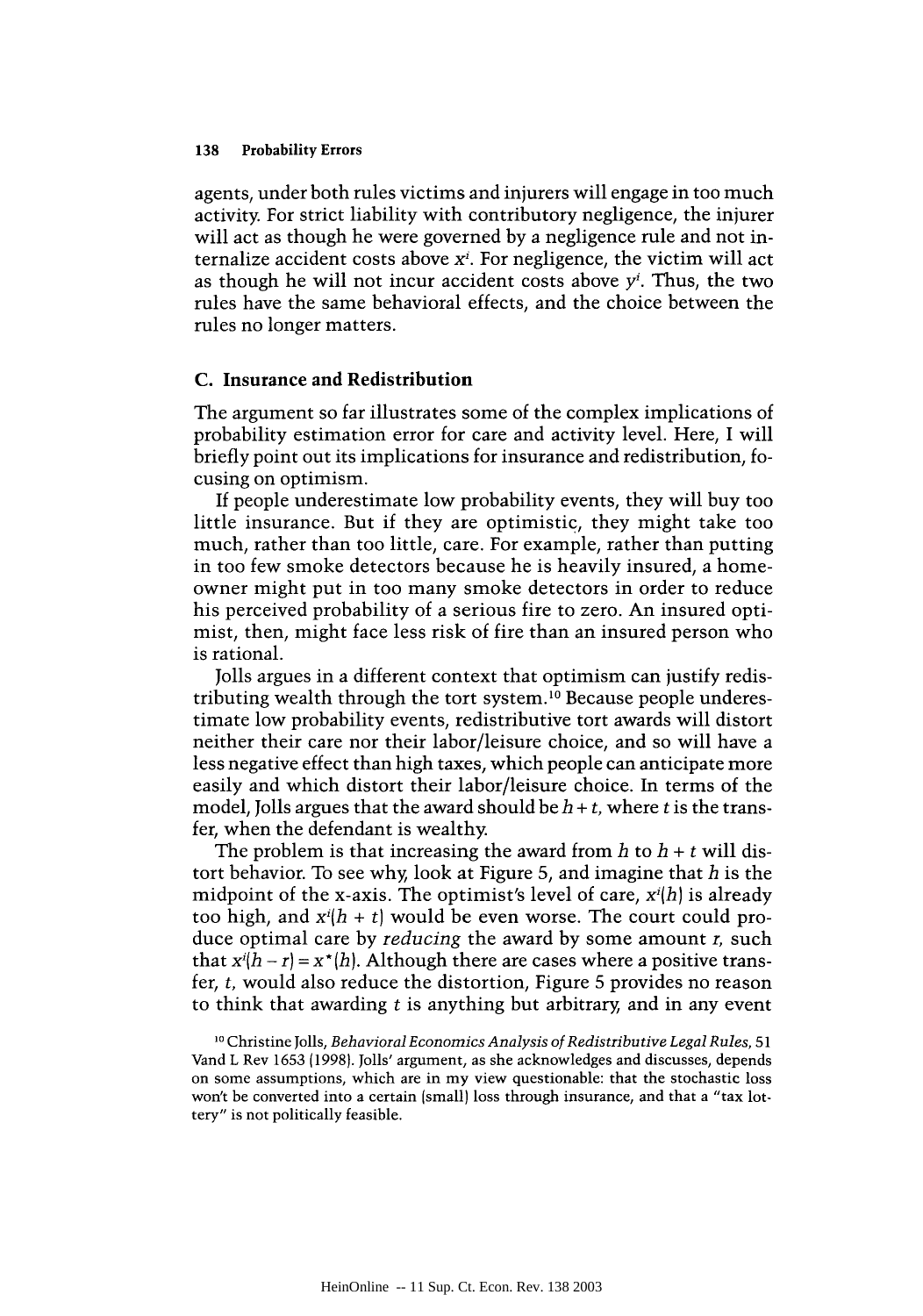shows that redistributive tort awards can distort the care behavior of optimists.<sup>11</sup>

## **III. SOME COMMENTS ON PROBABILITY ERRORS AND CONTRACT LAW**

The argument so far has implications outside tort law. Consider the following model of contract law. At time **1,** Seller and Buyer enter an incomplete contract for the delivery of a good. Buyer has valuation, v. At time 2, Seller chooses a level of care, x. At time **3,** Seller either performs or pays damages, *d.* Seller's cost is either 0 or, with probability  $p(x)$ , a high amount *c*, where  $c > v$ . We suppose that the market is competitive and Buyer pays a price  $\pi$  equal to Seller's expected cost.

If transaction costs were zero and the parties could enter a complete contract, they would agree that Seller will take a level of care **x\*** that minimizes the joint cost of care and loss to the Buyer  $(v - \pi)$  that results if Seller does not perform. That is,  $x^*$  solves min  $p(x|y + x)$ . Buyer pays price  $\pi = x^*$  and earns a return of  $v - x^*$ . Seller obtains a return of 0. If transaction costs are positive and the parties cannot enter a complete contract that specifies **x\*,** then the optimal level of damages is  $v - \pi$ , that is, expectation damages, which cause Seller to choose **x\*.12**

Suppose now that both Buyer and Seller are irrationally optimistic and think that the probability distribution is  $p^{i}(x)$ . The analysis is the same as in the tort case. A complete contract would specify *x4,* which could be greater or less than  $x^*$ ; if the contract is incomplete and expectation damages is the remedy, the same result will be achieved. In addition, people will enter too many contracts because they will discount losses caused **by** low probability events (as before).

Suppose instead that Seller is rational at the time that he enters the contract but expects that he will be optimistic when he chooses x. **If** a complete contract is possible, he will want to include a provision requiring him to choose  $x^*$  (and will hope that renegotiation is not possible at time 2). But verifiability problems will often prevent such a course of action: a court might not be able to determine  $x^*$ . Another possibility is to agree to liquidated damages. **If** the Seller expects to choose  $x^i < x^*$ , then he will want low liquidated damages; if

<sup>11</sup> These problems can also complicate the analysis of transitions. For example, Kaplow assumes that if people underestimate the risks of a natural disaster like a flood, government supplied insurance would not distort incentives. See Louis Kaplow, *An Economic Analysis of Legal Transitions,* 99 Harv L Rev 509, 548 (1986).

12 Robert Cooter and Thomas Ulen, *Law and Economics* 248-51 (Addison Wesley Longman, 3rd ed. 2000).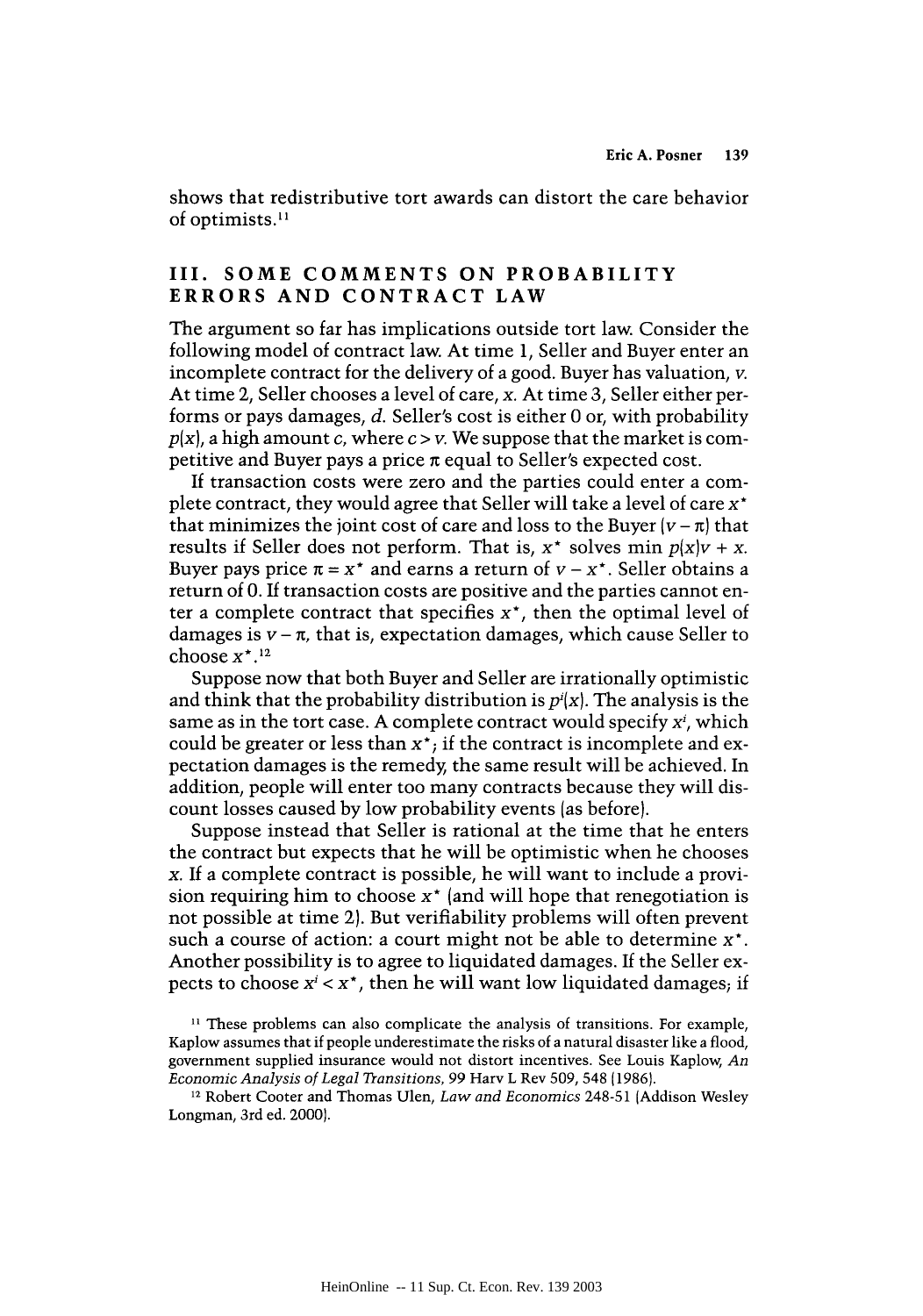he expects to choose  $x^i > x^*$ , then he will want high liquidated damages. The reason is that liquidated damages can be used to shift the  $p^{i}$ (x)h curve up or down, in such a way as to cause the optimistic Seller at time 2 to choose x\*. This shows, contrary to much of the literature, that the existence of cognitive biases is not necessarily an argument for the penalty doctrine.13 Parties might agree to high liquidated damages in order to blunt the effects of optimism. <sup>4</sup>

## **IV.** WELFARE

In welfare economics, it is conventional to assume that the goal of the state is to maximize social welfare, which is some aggregation of the individual utility functions of all citizens.

Suppose that an agent prefers driving a car to taking a bus, but only because he underestimates the probability of a car crash. Should the state tax car driving in order to make the agent act the same way as he would if he knew the correct probability of the car crash? The legal literature answers this question positively, and a positive answer was implicitly assumed in the analysis in Parts I and II of this paper.

But the problem is more complex. To see why, consider the simplest case. Suppose that an agent engages in some activity that can injure only himself, and no one else. He is an optimist, and ignores the small chance that the activity will injure him. Suppose the government now mandates a precaution that reduces the low probability of an injury to zero. The agent will perceive this mandate as a cost, with no offsetting benefits. Therefore, his utility will decline, and so will the social welfare function. A welfare-maximizing government would therefore not impose what otherwise would seem to be a sensible mandate.

The problem also occurs in the more general tort case, whenever victims are optimistic. High tort awards designed to counter the wrongdoer's carelessness will not be experienced as an ex ante gain by the victim, and will not affect the victim's behavior. The insights of cognitive psychology-especially those relating to biases in perception and risk estimation-are not easily reconcilable with welfare economics, and thus cannot be straightforwardly imported into nor-

<sup>13</sup> The result is sensitive to the assumption that the probability function is discontinuous or has an inflexion point. Under more conventional assumptions (a smooth probability function), we get the opposite result: if  $x^i < x^*$ , Seller will choose high liquidated damages, and vice versa. But the basic point-that the existence of cognitive biases is not necessarily an argument for the penalty doctrine—remains valid. Rationally anticipating optimism, parties will sometimes choose high liquidated damages provisions. I thank Oren Bar-Gill for this point.

<sup>14</sup>Cf. Jeffrey J. Rachlinski, *The "New" Law And Psychology: A Reply To Critics, Skeptics, and Cautious Supporters,* 85 Cornell L Rev 739 (2000).